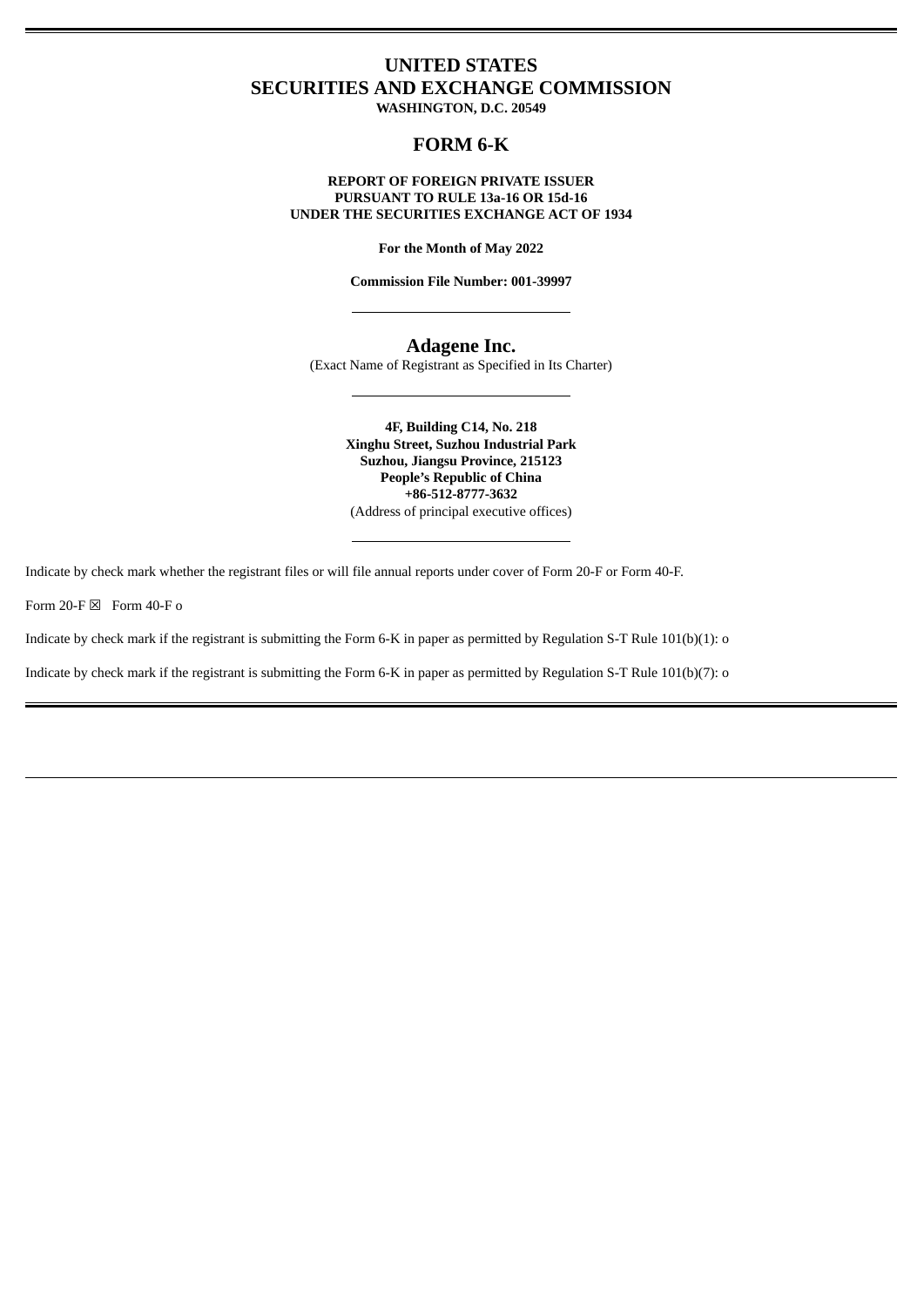### **SIGNATURES**

Pursuant to the requirements of the Securities Exchange Act of 1934, the Registrant has duly caused this report to be signed on its behalf by the undersigned, thereunto duly authorized.

# **Adagene Inc.**

By: /s/ Peter (Peizhi) Luo

Name: Peter (Peizhi) Luo Title: Chief Executive Officer

Date: May 26, 2022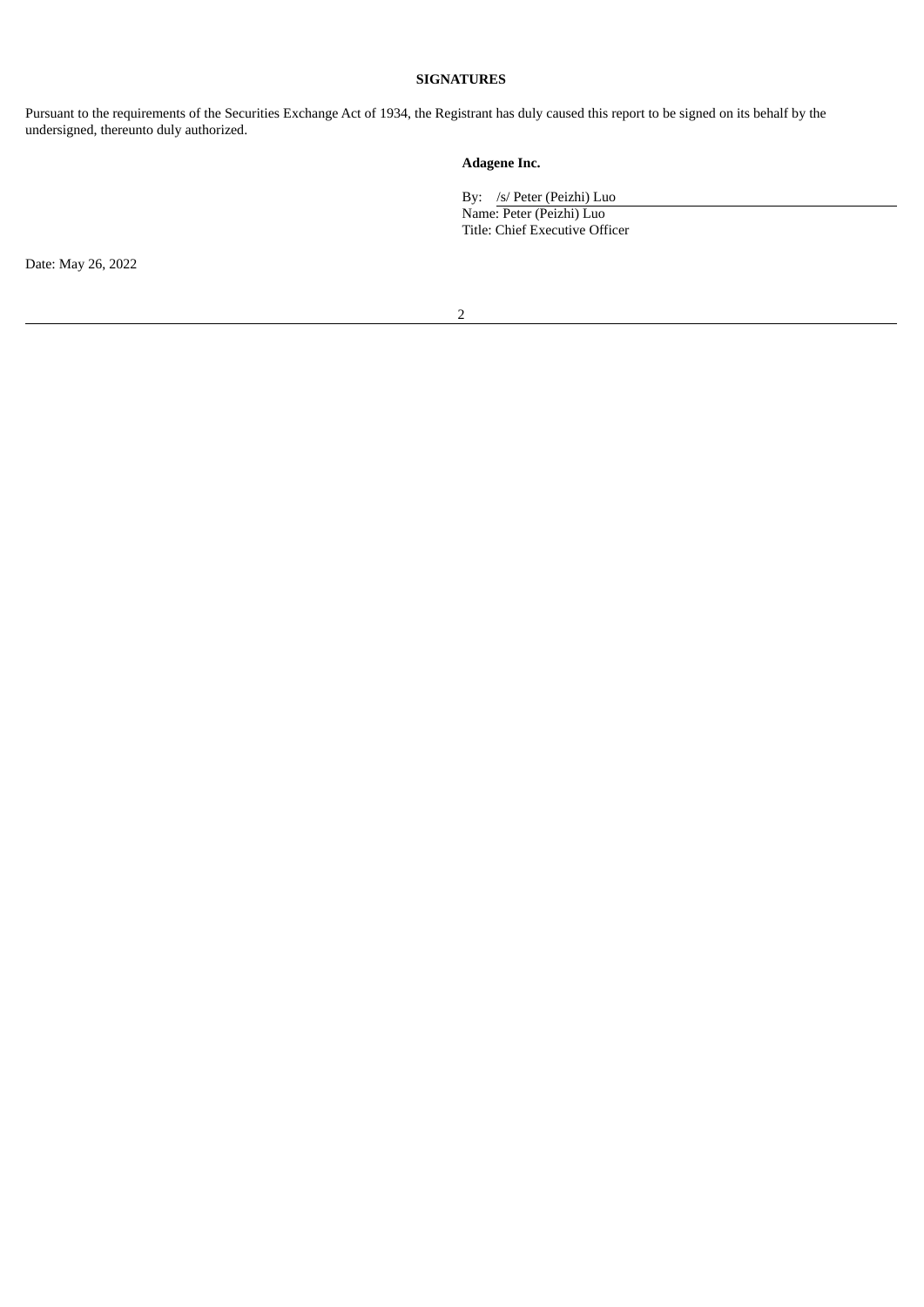# **EXHIBIT INDEX**

| <b>Exhibit</b> | <b>Description</b>                                                                                                                                                                                                                 |
|----------------|------------------------------------------------------------------------------------------------------------------------------------------------------------------------------------------------------------------------------------|
| 99.1           | Press Release titled "Adagene Announces Publication at ASCO of Interim Monotherapy Dose Escalation Data Showing Compelling<br>Safety Profile of Anti-CTLA-4 SAFEbody <sup>®</sup> , ADG126, with Repeat Dosing Across Dose Levels" |

Ĭ.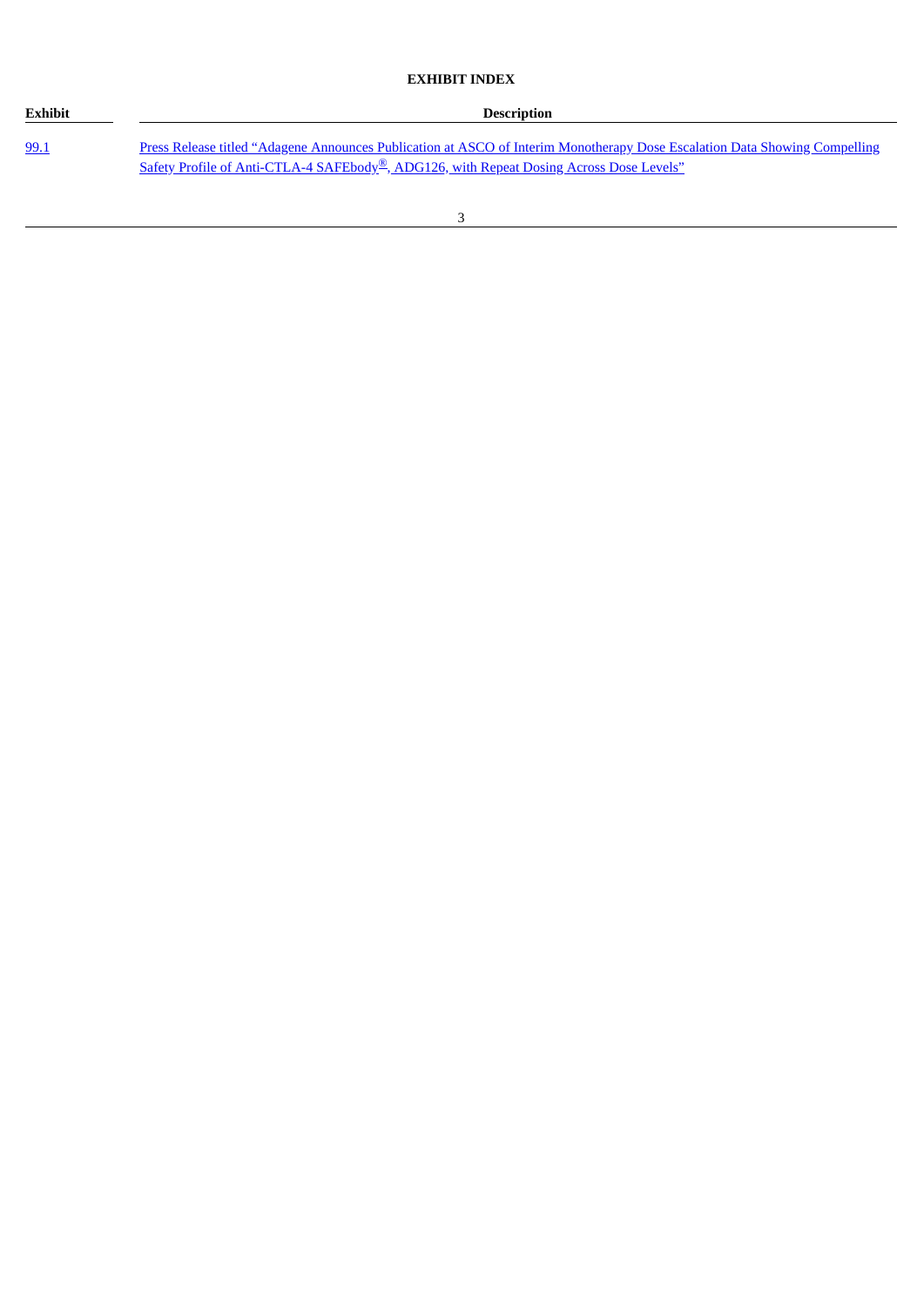<span id="page-3-0"></span>

### Adagene Announces Publication at ASCO of Interim Monotherapy Dose Escalation Data Showing Compelling Safety Profile of Anti-CTLA-4 **SAFEbody***®* **ADG126, with Repeat Dosing Across Dose Levels**

*- First clinical data demonstrating potential of SAFEbody technology platform to create best-in-class therapeutics -*

- Additional data from ongoing ADG126 clinical program to be presented in second half of 2022, including safety in combination with anti-PD-1 *therapies -*

SAN DIEGO and SUZHOU, China, May 26, 2022 – Adagene Inc. ("Adagene") (Nasdaq: ADAG), a company transforming the discovery and development of novel antibody-based therapies, today announced the publication of data showing the potential best-in-class safety profile of its anti-CTLA-4 monoclonal antibody (mAb), ADG126. Interim results from the Phase 1 dose escalation portion of an ongoing Phase 1b/2 trial of ADG126 are published in an abstract on the American Society of Clinical Oncology (ASCO) meeting website in conjunction with the 2022 Annual Meeting taking place in Chicago from June 3-7, 2022.

Key data in the abstract, titled "Phase 1 study of ADG126, a novel masked anti-CTLA-4 SAFEbody, that combines tumor-localized activation with strong Treg depletion and soft ligand blocking in patients with advanced solid tumors," include the following:

- · In this dose escalation of 16 patients with advanced metastatic solid tumors, approximately one third received three or more lines of prior therapies, and approximately one third had progressed from immuno-oncology (IO) therapy. ADG126 was administered to this heavily pretreated patient population intravenously as monotherapy once every three weeks at doses up to 10 mg/kg.
- · No dose-limiting toxicities or treatment-related SAEs were observed and only Grade 1 treatment related adverse events (TRAEs) were reported with repeat dosing across all dose levels; fatigue (19%) and pruritis (13%) were most common.
- · Plasma pharmacokinetics (PK) were approximately linear and the activated ADG126 accumulated steadily during repeat dosing across different dose levels. As the first clinical data validating the SAFEbody precision masking technology, the approximately 1.7-fold increase in half-life of total ADG126 is reflective of prolonged exposures of activated ADG126 in the tumor microenvironment (TME).
- · In an early indication of antitumor activity, two heavily pretreated patients with cold tumors (one ovarian and one uveal melanoma) showed durable reductions in target lesions (over 20%) and increased CD8+ T cells post-dosing. After the seventh cycle of ADG126 treatment at 1 mg/kg the ovarian cancer patient also showed a 77% reduction in CA-125 levels, an established biomarker of clinical benefit for ovarian patients. This activity is likely due to the accumulation of activated ADG126 in the TME upon repeat dosing at 1 mg/kg. The uveal melanoma patient was resistant/refractory to prior IO-IO combination therapy, having progressed on the combination of nivolumab and ipilimumab.
- At the data cut-off of February 15, 2022, stable disease was seen in 5/16 patients, including the ovarian cancer and uveal melanoma patients. Dose escalation in this trial continues at 20 mg/kg and dose expansion has started at 10 mg/kg.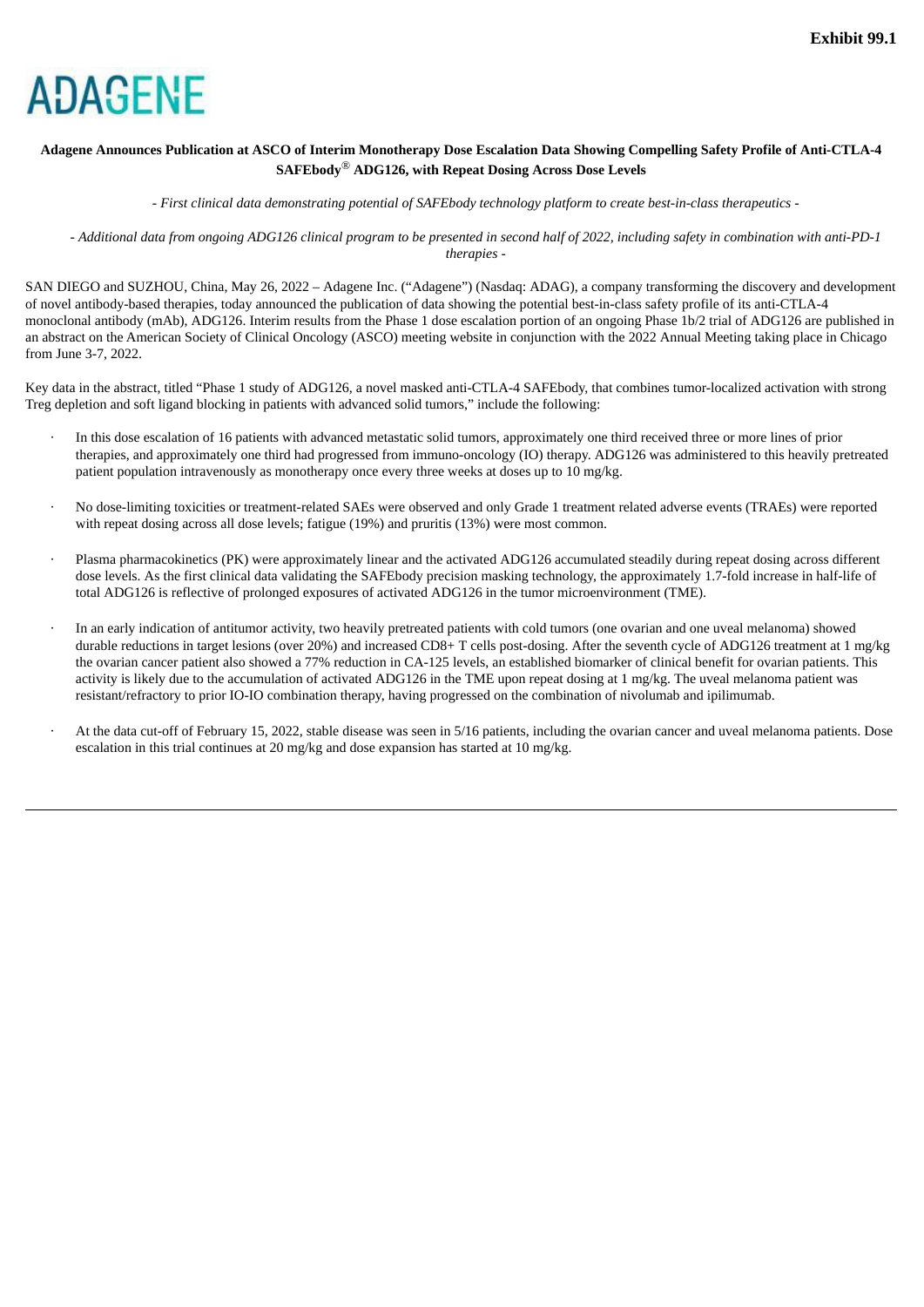# **ADAGENE**

Commenting on the findings, Dr. Gary Richardson, OAM, MBBS, FRACP, Group Director at Cabrini Health Research, Neil Beauglehall Endowed Chair, Medical Oncology Research, and Professor of Medicine at Monash University, Australia, said, "With the emerging clinical data evaluating this novel immunotherapy candidate ADG126, a masked anti-CTLA-4 SAFEbody, we have the opportunity to detangle safety from efficacy, and deeply understand the benefits of Treg depletion while we optimize anti-CTLA-4 therapy as a cornerstone of future therapy. Another exciting and surprising aspect of these interim findings is that we see early signals of efficacy in certain 'cold' tumors with SAFEbody ADG126, which further builds on prior clinical evidence with its parental antibody ADG116, targeting a unique epitope of CTLA-4 to enable not only a safer but potentially better therapy than the options we have available today."

ADG126 SAFEbody applies precision-masking technology to the parental anti-CTLA-4 antibody, ADG116, for conditional activation in the TME to expand the therapeutic index and further address safety concerns with existing CTLA-4 therapies. Binding to the same unique epitope as ADG116, the masked ADG126 is designed to provide enhanced safety and efficacy profiles due to the combination of the potent Treg depletion in the TME and soft ligand blocking.

"Following these monotherapy dose escalation results, we look forward to releasing further data in coming months to confirm if the strong safety profile of ADG126 is preserved in combination with anti-PD-1 therapy, consistent with our preclinical observations," said Peter Luo, Ph.D., Co-founder, Chief Executive Officer and Chairman of Adagene.

#### **About Adagene**

Adagene Inc. (Nasdaq: ADAG) is a platform-driven, clinical-stage biopharmaceutical company committed to transforming the discovery and development of novel antibody-based cancer immunotherapies. Adagene combines computational biology and artificial intelligence to design novel antibodies that address unmet patient needs. Powered by its proprietary Dynamic Precision Library (DPL) platform, composed of NEObody™, SAFEbody®, and POWERbody<sup>™</sup> technologies, Adagene's highly differentiated pipeline features novel immunotherapy programs. Adagene has forged strategic collaborations with reputable global partners that leverage its technology in multiple approaches at the vanguard of science.

For more information, please visit: https://investor.adagene.com. Follow Adagene on WeChat, LinkedIn and Twitter.

SAFEbody® is a registered trademark in the United States, China, Australia, Japan, Singapore, and the European Union.